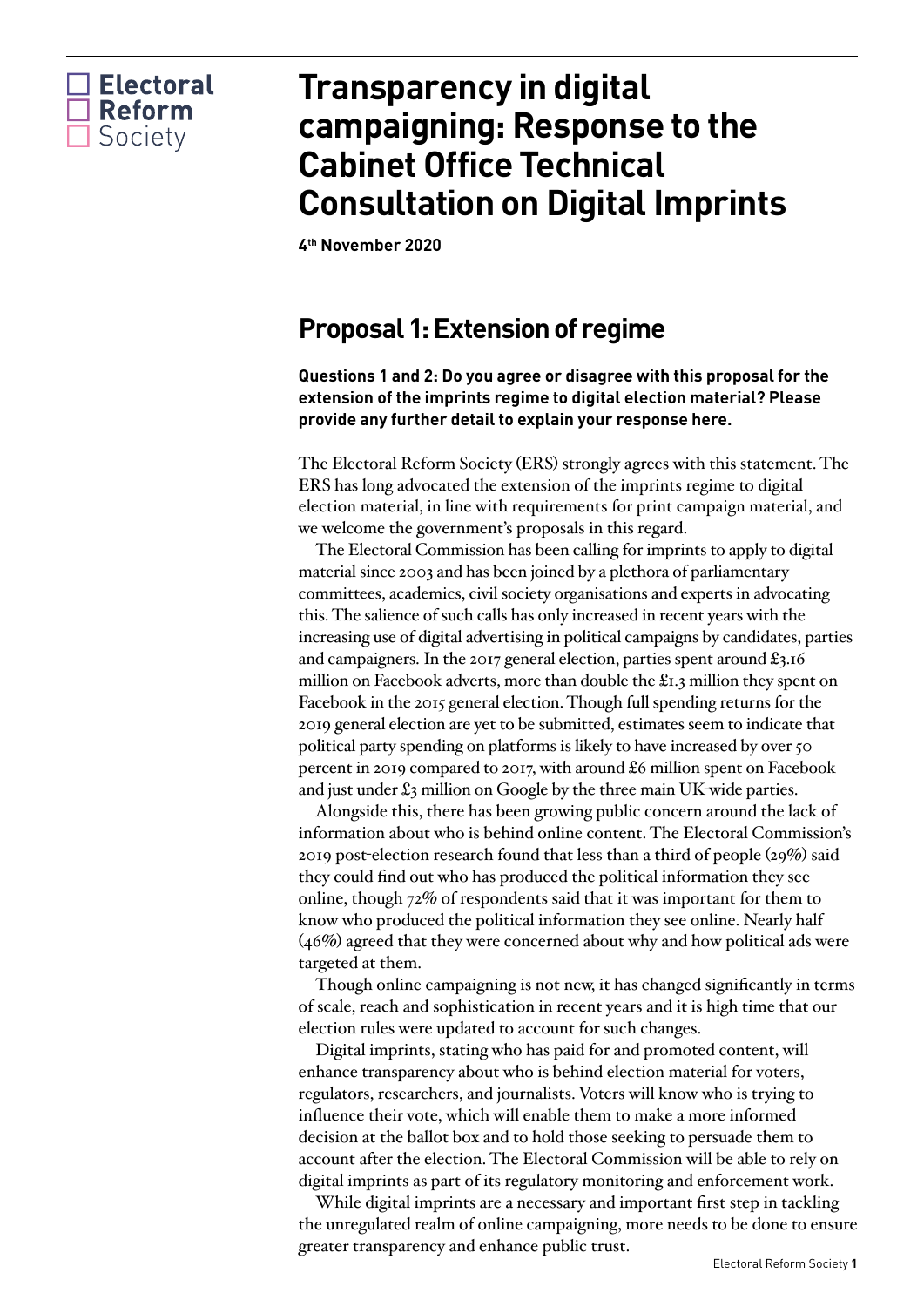#### **Questions 3 and 4: Do you agree or disagree that this regime will improve the transparency of digital election material? Please provide any further detail to explain your response here.**

The ERS agrees with this statement. But, as mentioned in response to question 2, while necessary, digital imprints are not sufficient to enhance transparency of election material and their impact on transparency and public confidence in our elections should not be overestimated. Digital imprints can provide information on an individual advert run by a single campaigner and targeting a specific set of voters. These would allow voters to know who they are receiving information from and provide the Electoral Commission with information on who is running adverts. But imprints do not offer voters a comprehensive overview of all political adverts running on tech platforms through a dedicated ads library, meaning that – even with imprint disclosures – voters would be unable to know if campaigners are targeting different voters with different and potentially contradictory messages. Nor would imprints provide details on how those adverts were targeted, such as targeting criteria. Opacity in online campaigning would therefore persist and campaigners would still be able to push different messages to different people, undermining the collective public debate at election time, with little opportunity for accountability.

- l For these reasons, the ERS has been calling for further action to be taken to address these digital shortcomings, including: requiring campaigners to provide more detailed and meaningful invoices to the Electoral Commission on their digital spend, and to do so in near real-time, to assist the Commission in its monitoring and enforcement work, and to allow for public scrutiny during the course of a campaign; setting up a single, online database for all political adverts, which would be publicly available and easily searchable, and would provide voters with information on who has produced a piece of content, on groups targeted and the criteria used, on reach/impressions (including by demographics, geography and other characteristics); establishing a statutory code of practice for political parties and campaigners with regards to how they use personal sensitive data for political purposes and targeted advertising.
- l More broadly, in line with the Law Commissions' recommendations, the ERS is calling for a comprehensive review and overhaul of our electoral law, which needs to be simplified, updated and future-proofed for the digital age. The fundamental principle must be to ensure that the public have faith in the democratic process.

#### **Question 5: What do you consider to be the main benefits of the digital imprints proposal?**

As outlined in response to previous questions, the primary benefits of the digital imprints proposals are, firstly, the fact they can enhance transparency for voters, the Electoral Commission, and others about who is behind political adverts online. This would help voters make a more informed decision at the ballot box by giving them clarity as to who is hoping to influence their vote, and would ensure campaigners are held to account for the messages they put out in the course of election and referendum campaigns. Second, they help ensure the Electoral Commission can effectively monitor political adverts running online in line with its role as regulator of political finance.

An additional benefit is the fact that the imprints regime, based on the current proposal, will apply all year round, rather than just before an election,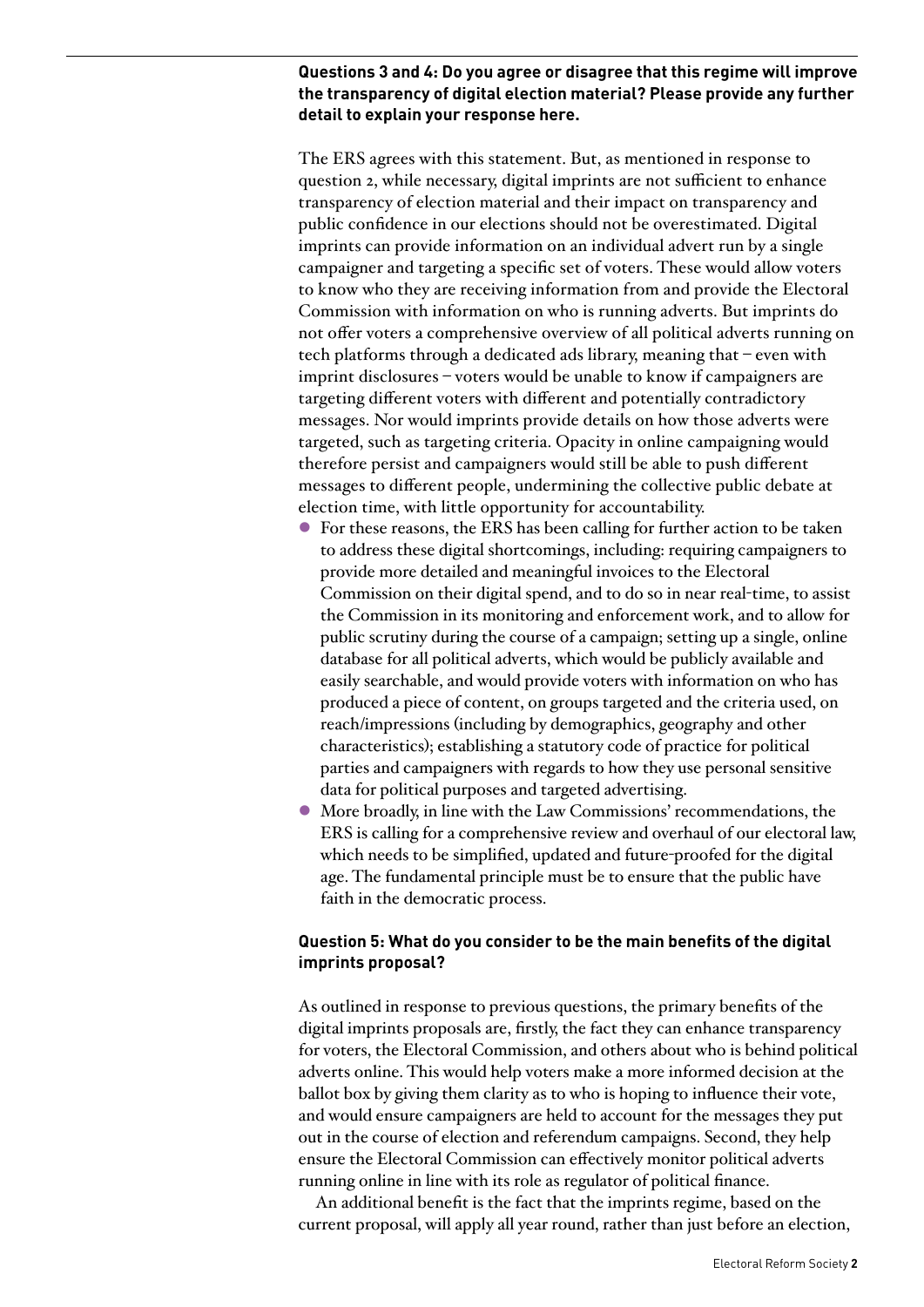in recognition of the shift to permanent campaigning mode made possible by online techniques and platforms. Further, the proposal sets out that election material will be subject to the regime regardless of the country it is being promoted from, which is particularly important given that social media has made it possible for political ads to be purchased and promoted from anywhere in the world.

#### **Question 6: Do you have any other comments on this proposal?**

In previous answers, we have highlighted how it is important to be open and realistic about what the imprints regime alone will be able to achieve in terms of enhancing transparency and public confidence. We have set out possible further reforms which, we believe, would help enhance transparency around elections and improve public trust, alongside digital imprints, such as online political ads databases.

A further comment in relation to transparency relates to whether or not a digital imprint will be sufficient to find out who is behind election content. A range of new organisations and campaign groups are active in election campaigns. While campaign material from political parties and candidates is often easy to recognise, it can be difficult for voters to recognise these groups, work out who is behind their campaign material and what their intentions are. Such opacity makes it hard to know what agenda they are pushing and whether to trust the information they provide.

If one of the aims of the regime is to ensure the public knows who is paying for and promoting election material, then the ultimate source of the advert, or the party or candidate on behalf of whom the material is ultimately being promoted, must be clear. Our recent report, Democracy in the Dark, researched and written by leading political finance experts Dr Katharine Dommett and Dr Sam Power, presented some examples of how opacity around who is running online political advertising and for what purpose may persist even with imprints. This poses challenges, as some of these groups can be affiliated to parties, but not make those links overt. This makes it difficult for citizens, as the Electoral Commission suggests, to 'understand the origins of campaigning material' and 'make a political choice with greater confidence'.

### **Proposal 2: Material subject to the regime**

**Questions 7 and 8: Do you agree or disagree that the regime should be extended to registered political parties, registered third party campaigners, candidates, holders of elected office and registered referendum campaigners - both paid and unpaid (or 'organic') material? Please provide any further detail to explain your response here.** 

We strongly agree that the imprints regime should be extended to the campaigners outlined in questions 7, given that these are the primary actors involved in political campaigning during election and referendums, who are already required (in the case of political parties and third-party campaigners) to register with the Electoral Commission. There should be transparency around the election material they publish and promote, as for printed material.

Such actors are already required to submit spending returns to returning officers (for candidate spending) or the Electoral Commission (for parties and registered campaigners). Requiring them to include an imprint on their online election material will make monitoring and enforcement of spend easier for those tasked with electoral finance regulation.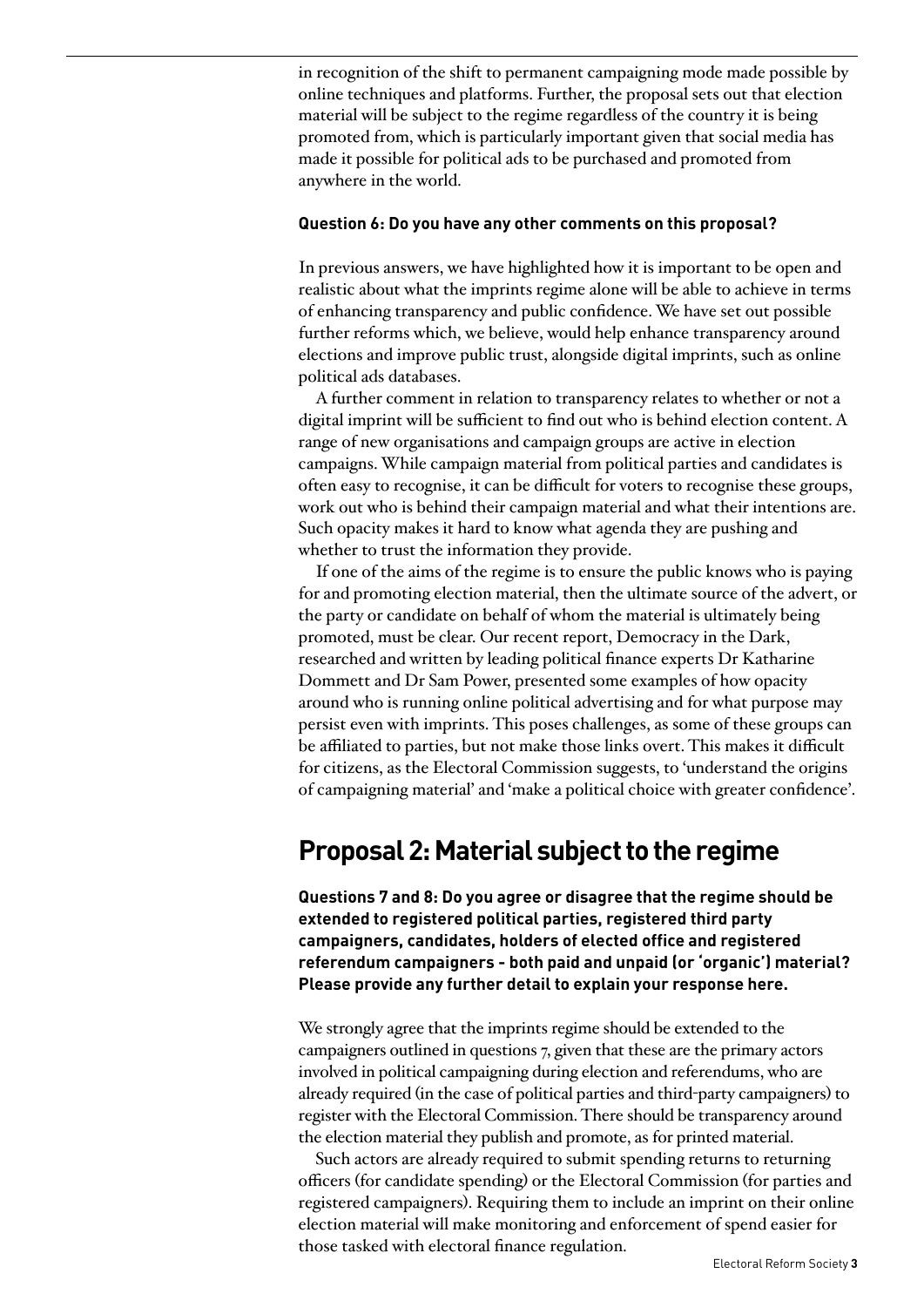**Questions 9 and 10: Do you agree or disagree that the regime should be extended to prospective office holders (both paid and unpaid, or 'organic', material)? Please provide any further detail to explain your response here.**

The ERS does not take a position on this question. When deciding whether the regime should be extended to prospective office-holders, we believe that consideration should be given to, firstly, defining when someone can be regarded as a 'prospective officeholder'; secondly, to ensuring consistency between this regime and that applying to candidates, registered parties and third-party campaigners, to avoid potential loopholes in who is required to display an imprint; and thirdly to making sure the regime applying to prospective office-holders is proportionate and not overly burdensome, given the complexities in defining when someone is regarded as being a prospective candidate for the purposes of imprints.

#### **Questions 11 and 12: Do you agree or disagree that the regime should be extended to unregistered third party campaigners promoting paid material only? Please provide any further detail to explain your response here.**

The ERS believes that the imprints regime should strike the right balance between ensuring transparency and being proportionate for those to which it applies, particularly insofar as it would affect free speech and a healthy and vibrant political debate, which are fundamental to election and referendum campaigns.

Under the government's proposal, the imprint regime would apply to paid content only for unregistered third-party campaigners, which would seem to ensure that private individuals who are merely participating in open democratic debate, rather than promoting election material, would not be required to display an imprint on their online posts.

Nonetheless, this should be kept under review once the imprints regime is in place, given the potential for unscrupulous actors to circumvent the imprint requirements by posing as private individuals/unregistered campaigners.

#### **Questions 13 and 14: Do you agree or disagree with the distinction made in this proposal between paid and unpaid material? Please provide any further detail to explain your response here.**

The ERS agrees with this statement. As set out in response to question 12, the current distinction between paid and unpaid material would, prima facie, appear to strike the right balance between ensuring transparency in online political campaigning and protecting free speech/an open democratic debate among private individuals. Nevertheless, this should be kept under review should such a distinction allow for loopholes to be exploited by those seeking to circumvent the rules and not display an imprint.

#### **Questions 15 and 16: Do you agree or disagree that the regime should be expanded beyond what is considered election material (as set out in this proposal), to wider online political advertising? Please provide any further detail to explain your response here.**

We agree that the digital imprints regime should apply to election material, as set out in the government's proposal and in line with the requirements for print material contained in the RPA 1983 and PPERA 2000.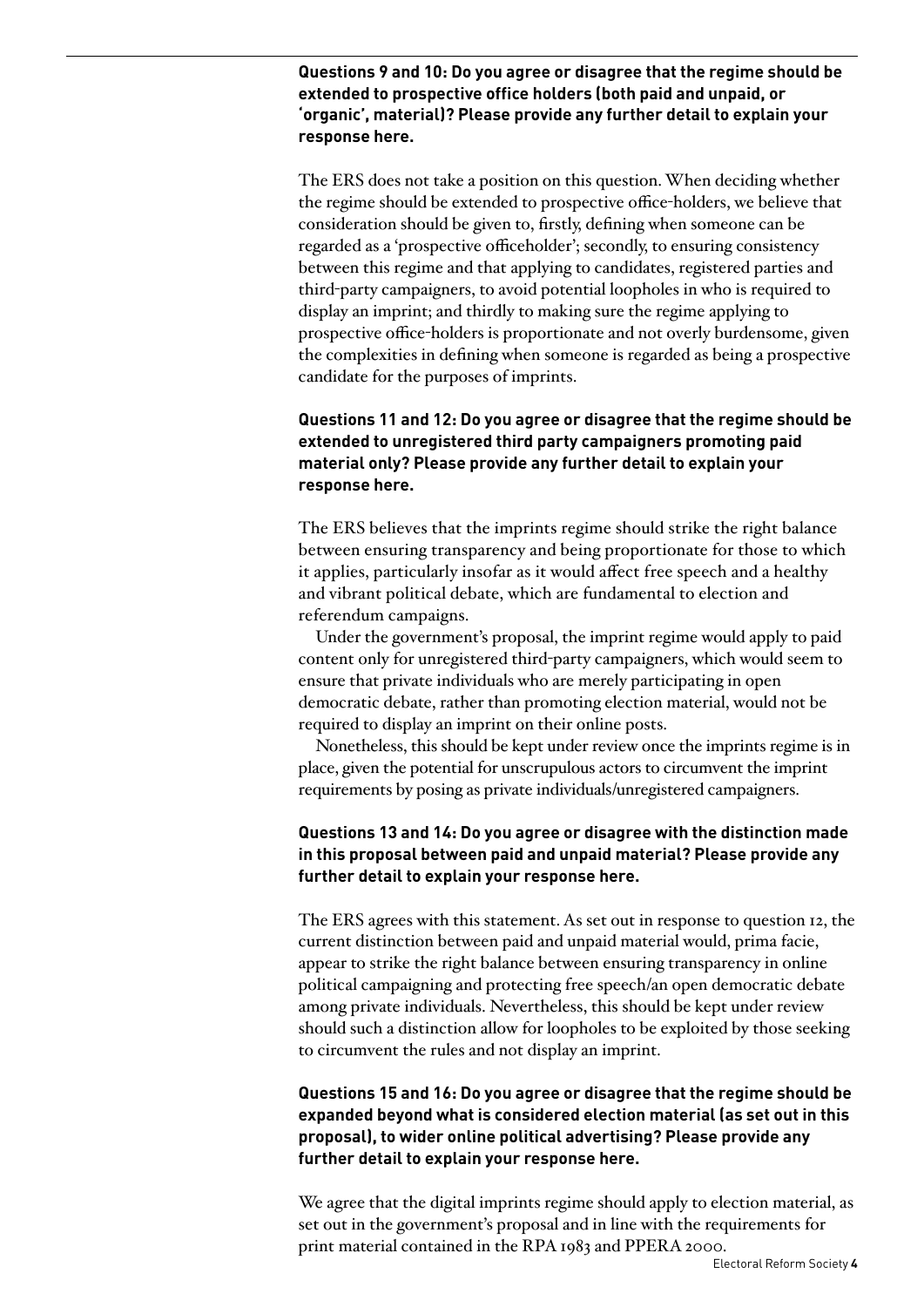With regards to wider online political advertising, there is no agreed upon definition of what this constitutes, which means that extending the imprints regime to such material will need to be subject to careful consideration, taking into account, inter alia, the year-round, permanent nature of political campaigning nowadays (which might mean that not all material that should require an imprint is covered under the current definition of 'election material') and potential chilling effects on speech/debate if a too broad definition of online political advertising is used.

**Questions 17 and 18: Do you agree or disagree that the digital imprints rules should apply to all forms of elections and referendums (beyond those already listed in the proposal and excluding devolved elections and referendums)? Please provide any further detail to explain your response here.**

The digital imprints regime should apply to the forms of election and referendums as listed on the government's technical proposals paper, including local government elections in England and Northern Ireland, for the reasons set out in response to previous questions.

We do not take a position on whether these should apply to other elections, but would like to highlight that consideration should be given to ensuring transparency and proportionality in the application of the regime to campaigners in these elections.

### **Proposal 3: Details on the imprint**

**Questions 20 and 21: Do you agree or disagree with the proposal on the details to be contained within the imprint i.e. the name and address of the promoter of the material and the name and address of any person on behalf of whom the material is being published? Please provide any further detail to explain your response here.**

The ERS agrees with the details that should be contained within the imprint, as set out in the government's proposals and in line with print requirements. As noted in response to question 6, we wish to highlight the importance of ensuring that, insofar as possible, the imprint should clearly state on behalf of whom the material is ultimately being published and/or on whose behalf it is being promoted. If an individual or organisation are promoting material on behalf of a party or candidate, then this should be made clear on the imprint, so as to prevent campaigners from circumventing the requirements and relying on new, little known or opaque individuals/organisations to run adverts on their behalf.

#### **Question 22: Do you have any other comments on this proposal?**

When finalising the digital imprints regime, attention must be paid to how one can ensure transparency about those who are ultimately behind election material. A range of new organisations and groups are active in election campaigns. While campaign material from political parties and candidates is often easy to recognise, it can be difficult for voters to recognise these groups, work out who is behind their campaign material and what their intentions are. Such opacity makes it hard for voters, regulators and researchers to know what agenda they are pushing and whether to trust the information they provide.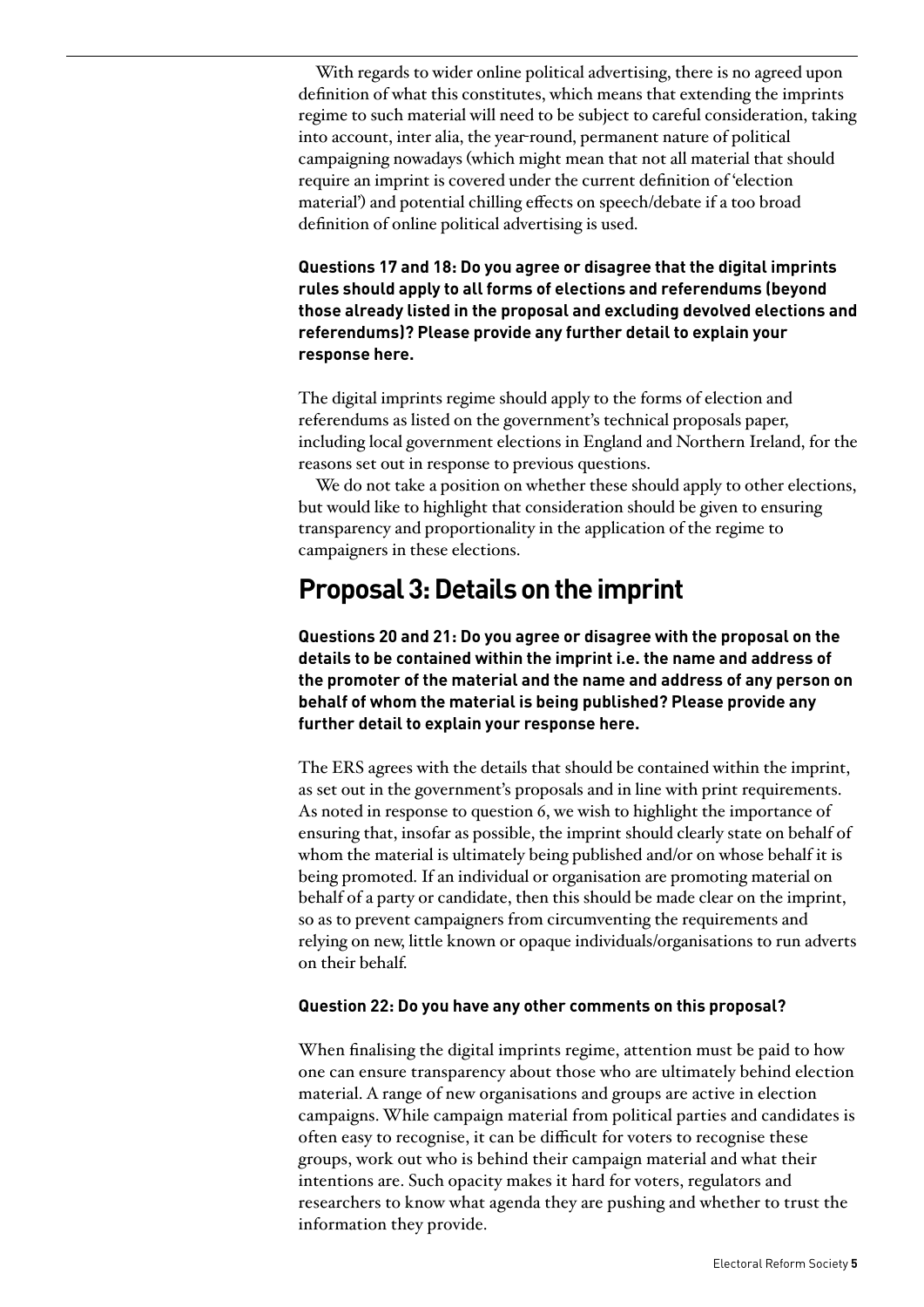### **Proposal 4: Location of the imprint**

**Questions 23 and 24: Do you agree or disagree with the proposal for the location of the imprint - that the imprint must be located as part of the material where it is practical to do so and where it is not practical, must be accessible from the material? Please provide any further detail to explain your response here.**

The ERS agrees that the imprint should be located as part of the material, as this will allow for its source to be clearly and immediately identified. While we recognise that in some limited circumstances (e.g. due to the nature or size of the advert) this may not be possible, the "where it is practical to do so" exemption must be clearly defined. It should be easy and immediate for anyone to know who is behind an advert without the process being confusing or time-consuming, which may be the case if someone has to click through different links and pages in order to see who is paying and promoting a piece of election content. A clear definition of what is practical will also ensure that there are no loopholes around clearly disclosing who is behind election material, thus preventing unscrupulous actors from abusing the rules.

## **Proposal 7: Territoriality**

**Questions 34 and 35: Do you agree or disagree with the proposal that the regime will apply to all election material regardless of where it has been promoted from? Please provide any further detail to explain your response here.**

We strongly agree with the government's proposals that the imprint regime should apply to all election material regardless of where it is being promoted from. The shift to online campaigning has made country of origin irrelevant with regards to being able to pay for and promote election material.

The purpose of the digital imprints regime should be to ensure that information on those who are spending money on and seeking to influence our elections is readily available, regardless of where they are based.

#### **Question 36: Do you have any other comments on this proposal?**

Linked to the issue of territoriality in relation to online election material, the ERS has long called for loopholes relating to foreign donations and spending in UK elections to be closed. This includes ensuring that donations should be funded only from UK-generated activities, with checks to ensure companies can prove this. Under current rules, it is possible for unscrupulous actors to set up a UK company, begin trading a nominal amount of cashflow through it, and then use this as a vehicle to fund elections.

Further, given that sums below  $\pounds$ 500 are not classed as 'donations' in law, there is a loophole for foreign donors to fund political campaigns and activities in the UK, for example by breaking up large donations into smaller sums, which is made increasingly easy by online platforms such as PayPal. The ERS is calling for 'permissibility check' requirements to be reduced from £500 to 1p for all non-cash donations, and  $\pounds$ 500 to  $\pounds$ 20 for cash donations.